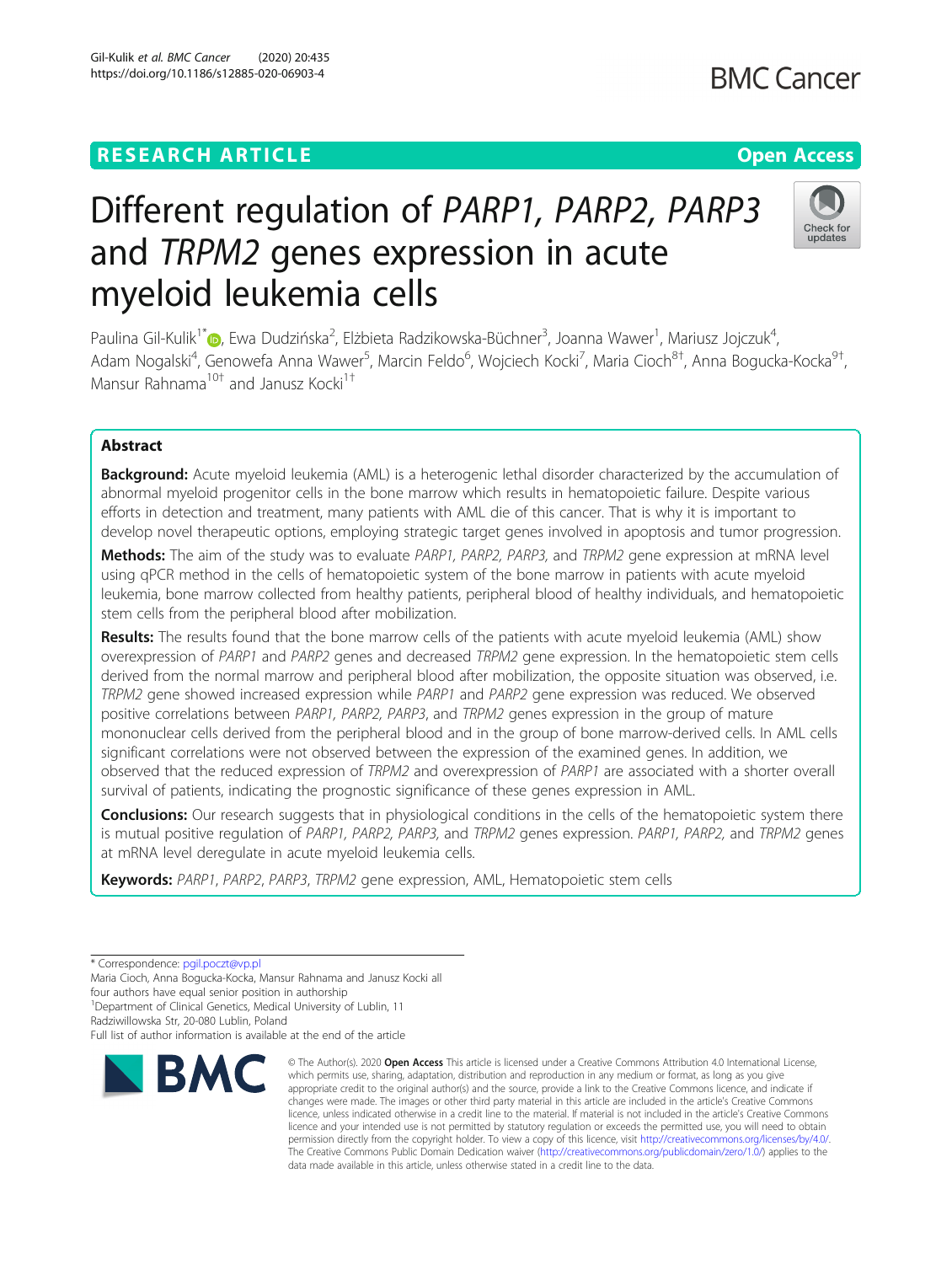# Background

Acute myeloid leukemia (AML) is a heterogenic lethal disorder characterized by the accumulation of abnormal myeloid progenitor cells in the bone marrow which results in hematopoietic failure. A major contributing factor to the high mortality rate associated with acute myeloid leukemia is developing resistance to chemotherapy [[1](#page-7-0)]. Despite various efforts in detection and treatment, many patients with AML die of this cancer [\[1](#page-7-0)]. Therefore it is important to develop novel therapeutic options, employing strategic target genes involved in apoptosis and tumor progression [[2\]](#page-7-0).

Polymerases poly (ADP-ribose) PARP is a family of seventeen proteins that react with poly or mono ADPribosylation, and are involved in numerous cellular processes such as DNA repair, cell death, transcription, translation, cell proliferation, or cell response to oxidative stress. PARPs have the ability to modulate the transcriptional functions of both tumor suppressors and oncogenes which affects the ability of PARP to elicit contextual proton and antineoplastic effects [\[3](#page-7-0)].

PARP1, PARP2, and PARP3 are involved in the repair of DNA damage. Hence, it is recommended to use PARP inhibitors (PARPi) in the treatment of tumors, in particular those that do not have the ability to recombine (homologous recombination - HR) due to the mutations causing loss of BRCA1 or BRCA2 function. This phenomenon is referred to as synthetic lethality [[4](#page-7-0)–[6](#page-7-0)].

In many types of tumors, elevated PARP1 mRNA is associated with poor prognosis and thus a shorter survival time. Increased expression of PARP1 has been demonstrated in various types of tumors, including breast cancer, soft tissue sarcomas, endometrial adenocarcinoma, gliomas, colorectal cancer, myelodysplastic syndrome, neuroma, malignant lymphoma, testicular cancer, ovarian cancer [\[7](#page-7-0)–[11\]](#page-8-0). PARP1 was also found in acute myeloid leukemia and is suggested to be an independent prognostic factor in AML [[9,](#page-8-0) [10\]](#page-8-0).

Hyperactivation of PARP pathway observed in tumors can be used to selectively kill tumor cells. PARPi treatment was shown to be effective in monotherapy and in combination therapies mainly in gynecological cancers, and researchers also suspect potential of PARP inhibitors involvement in acute myeloid leukemia [\[9](#page-8-0), [12](#page-8-0), [13\]](#page-8-0).

Recent studies show that PARP may also be involved in the epigenetic regulation maintaining stem cell pluripotency, and their expression is probably necessary for the proper differentiation of stem cells, including hematopoietic stem cells. Some authors even suggest that PARP can be used to reprogram somatic stem cells towards induced pluripotent stem cell (iPSC) [[14](#page-8-0)–[18](#page-8-0)].

Transient receptor potential (TRP) channels are cation channels associated with cancer. To date, TRPM members including TRPM2, 4, 5, 7 and 8 have also been proven to be associated with the proliferation and survival of cells. Among TRP channels, TRPM2 is expressed in many noncancerous cells, such as the brain and peripheral blood cells. Studies show that TRPM2 is associated with various types of cancers, too [[19\]](#page-8-0).

TRPM2 is a member of the TRP protein superfamily of ion channels that can be activated by ADP-ribose, β-NAD, TNF- $\alpha$ , and H<sub>2</sub>O<sub>2</sub> which results in increased values of intracellular free calcium concentration ([Ca <sup>2+</sup>]<sub>i</sub>) [\[20](#page-8-0)]. TRPM2 is a non-selective cationic, Ca<sup>2+</sup>- permeable pore, and contains a unique C-terminal region exhibiting ADP-ribose (ADPR) hydrolase activity. The highest expression levels of TRPM2 are observed in the cells of neuronal origin and in the myeloid lineage [\[21\]](#page-8-0).

Data suggest that TRPM2 channels function as 'death channels', because as a matter of fact, heterologous expression of TRPM2 in human embryonic kidney cells or A172 human glioblastoma cells facilitates oxidative stress-induced cell death. Furthermore, expression of TRPM2 has been demonstrated in several tumors such as hepatocellular carcinoma, prostate cancer, lymphoma, leukemia, and lung cancer cell lines in which TRPM2 reportedly may foster cell death [\[22](#page-8-0)]. TRPM2 is one ion channel that can be altered to increase apoptosis in cancer cells [\[23\]](#page-8-0).

The aim of the study was to evaluate of PARP1, PARP2, PARP3 and TRPM2 gene expression at mRNA level in the cells of the hematopoietic system of the bone marrow in patients with acute myeloid leukemia, bone marrow from healthy patients, peripheral blood of healthy individuals, and hematopoietic stem cells from the peripheral blood after mobilization.

# Methods

The study comprised a group of 84 patients. The study group consisted of 53 patients hospitalized at the Department and Clinic of Hematooncology with Bone Marrow Transplantation, Medical University of Lublin, Poland, among them 14 patients with acute myeloid leukemia - samples of bone marrow were examined, and 39 patients in remission stage who had previously suffered from hematologic illnesses - samples of hematopoietic stem cells from the peripheral blood which underwent mobilization were tested, 10 patients of the Chair and Clinic of Traumatic Surgery and Emergency Medicine, Medical University of Lublin. The patients had normal bone marrow sampled during hip replacement surgery, and 21 healthy volunteers from whom peripheral blood was collected. The study groups were similar in terms of age and gender.

The material from patients with acute myeloid leukemia was collected at the time of diagnosis, before the treatment was initiated. The AML group consisted of 7 women and 7 men, aged 19–68. The patients' mean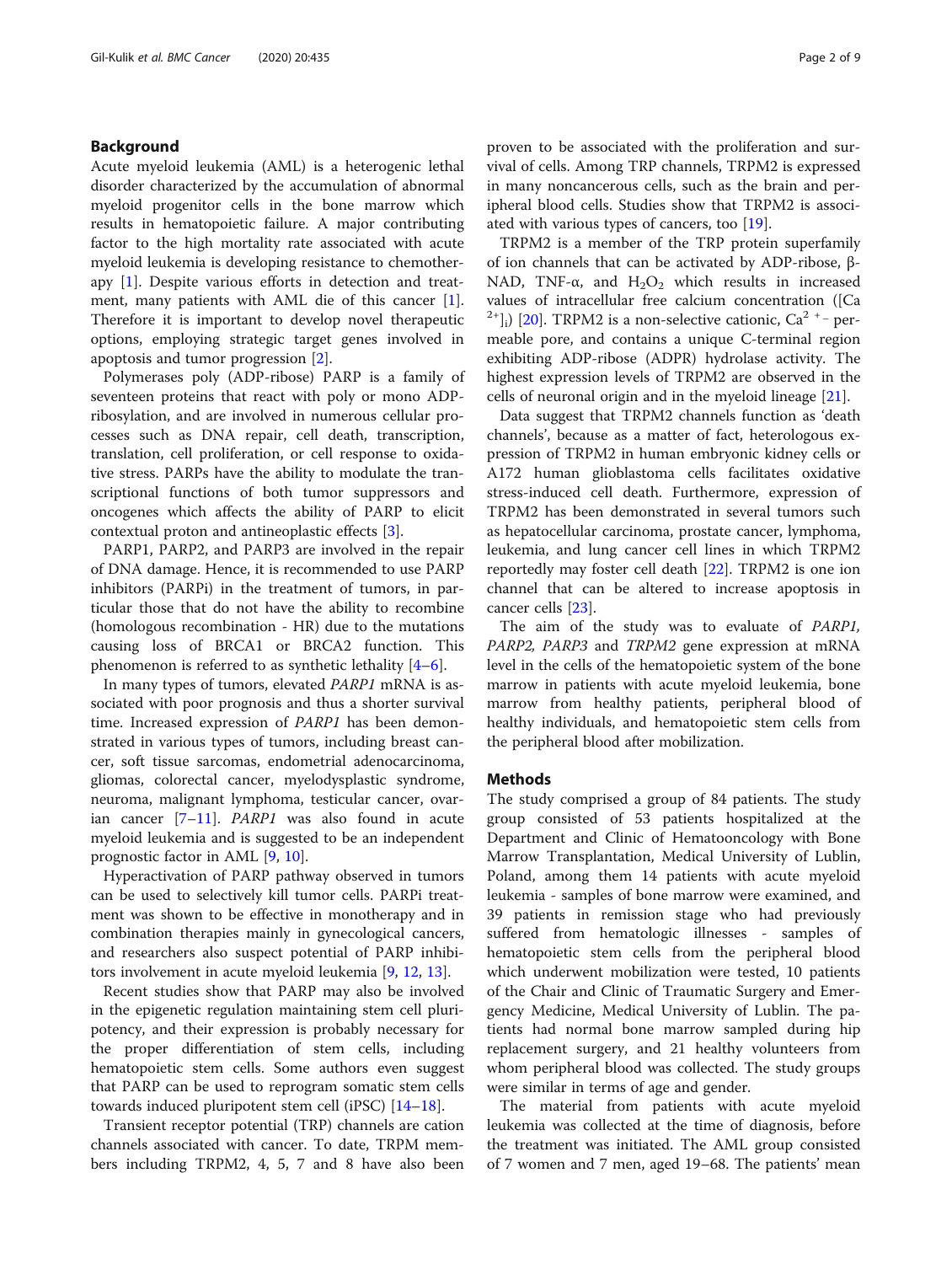survival was 27 months and 16 days, the shortest survival time was 14 days, the longest 84 months, and over 5 year- survival was observed in 5 out of 14 patients examined. Patient characteristics are included in the Table 1.

The research was approved by the Local Bioethics Commission, Medical University of Lublin (decision No KE-0254/110/2012). The examinations were carried out with the consent of the Clinic managers, all participants signed informed consent to collect the material and conduct the examinations. The research material was collected in the years 2012–2014.

# Cell isolation

Mononuclear cells were isolated from the bone marrow and peripheral blood collected on EDTA anticoagulant by density gradient centrifugation using Histopaque-1077 reagent (Sigma, USA), and PBS reagent (Biomed, Poland).

Hematopoietic stem cells were isolated from the peripheral blood on the fifth day after mobilization with granulocyte growth factor using a cell separator method. The procedure of stem cell separation was performed in the Department of Haematooncology and Bone Marrow Transplantation, Medical University of Lublin [[24](#page-8-0)].

# RNA isolation

RNA was isolated from the samples obtained from blood and marrow mononuclears. Isolation of the total cellular mRNA was carried out by the modified method of Chomczyński and Sacchi [[25\]](#page-8-0) using TRI-Reagent (Sigma, USA), isopropanol (Sigma, USA), and chloroform (Sigma, USA). The concentration and purity of the

Table 1 Characteristics of patients with acute myeloid leukemia

isolated RNA was tested by spectrophotometry (Nano-Drop 2000c).

#### Reverse transcription reaction

A specific fragment of the analyzed gene was obtained by amplification using cDNA synthesized on the basis 1 μg of isolated RNA using commercially available Reverse Transcriptase Kits (Applied Biosystem, USA) according to the manufacturer's recommendations. The reverse transcription reaction was carried out in a volume of 20 μl, consisting of: 2 μl (10xRT Buffer), 0.8 μl (10xdNTPs (100 mM)), 2 μl (10xRT Random Primer), 1 μl (RNasin 40 U / μl), 1 μl (Reverse transcriptase 50 U / μl), 3.2 μl (RNAz- and DNAz-free ultrapure water), and 10 μl (1 μg RNA dissolved in 10 μl ultrapure water).

The reaction was carried out in a thermal cycler (Verit Thermal Cycler, Life Technologies), initially the reaction mixture was incubated for 10 min at 25 °C, then for 2 h at 37 °C, followed by 5 min at 95 °C. The resulting cDNA was used for real-time PCR.

# qPCR reaction

The analysis of gene expression was performed by realtime PCR on StepOnePlus (Applied Biosystems) using commercially available TaqMan probes (Applied Biosystems, USA) for endogenous control gene: GAPDH: Hs99999905\_m1; for TRPM2 gene: Hs01066071\_m1; for PARP1 gene: Hs00242302 m1 for PARP2 gene: Hs00193931\_m1 for PARP3 test gene: Hs00193946\_m1.

The qPCR reaction was carried out in 96-well-optical plates, in the volume 0f  $25 \mu$  / well, consisting of 10.25 μl RNAz- and DNAz-free ultrapure water, 1.25 μl gene-specific probe, 12.5 μl TaqMan Gene Expression

| Karyotype<br>abnormalities | Therapy                              | Cause of death                           |
|----------------------------|--------------------------------------|------------------------------------------|
| $+8$                       | DAC.                                 | Sepsis after induction therapy           |
| Normal                     | DAC, consolidation, AlloHSCT         | GvHD, infection complications            |
| Unknown                    | <b>DAC</b>                           | Sepsis after induction therapy           |
| Unknown                    | <b>CLAG</b>                          | Refractoriness on therapy                |
| Inv(16)                    | DAC, consolidation                   | Alive                                    |
| Complex changes            | <b>CLAG</b>                          | Refractoriness on therapy                |
| Normal                     | DAC, consolidation                   | Relapse                                  |
| t(8;21)                    | DAC, consolidation                   | Alive                                    |
| $-Y$                       | DAC, consolidation                   | Aspergillosis                            |
| Complex changes            | DAC, CLAG-M, consolidation, AlloHSCT | Relapse                                  |
| Normal                     | DAC, consolidation, AlloHSCT         | Relapse                                  |
| Complex changes            | DAC, consolidation, AlloHSCT         | Relapse                                  |
| Normal                     | DAC, CLAG-M                          | Refractoriness on therapy, aspergillosis |
| Normal                     | DAC, Consolidation, AlloHSCT         | Relapse                                  |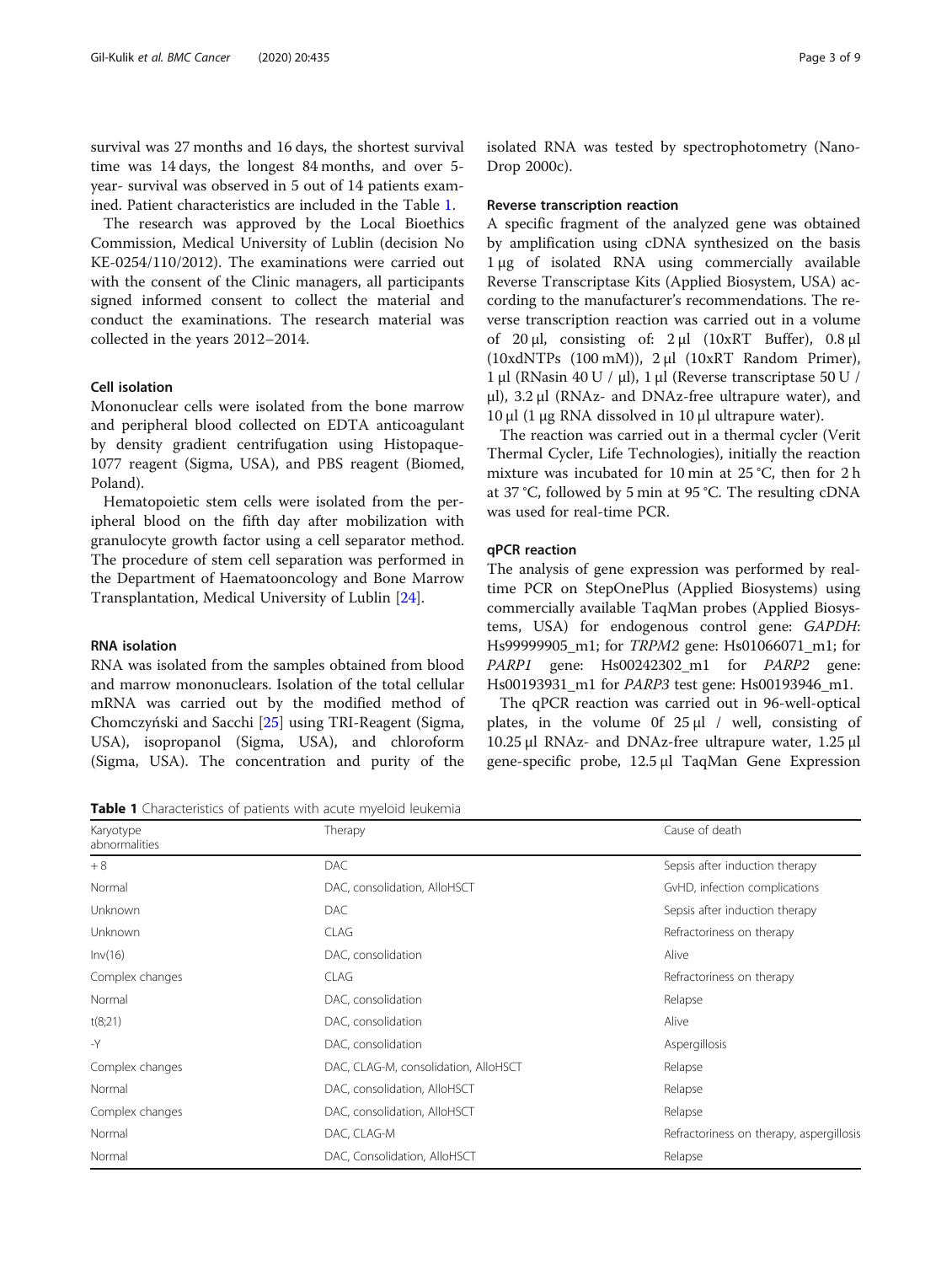Master Mix (Applied Biosystems, USA), and 1 μl cDNA synthesized in the reverse transcription reaction. The qPCR reaction, after the initial 10-min denaturation at 95 °C, was carried out according to the following scheme—40 cycles: 15 s at 95 °C, and 60 s at 60 °C.

To determine the initial amount of cDNA for a given gene in the tested samples, CT (cycle threshold) values were determined, i.e. the number of the PCR cycle after which the fluorescence exceeded the threshold line value. The value of the threshold line (treshold) was determined in the logarithmic growth phase for all tested samples after crossing the base line - the background line, determined separately for each of the samples. To normalize the expression of test genes the CT value against glyceraldehyde 3-phosphate dehydrogenase (GAPDH) reference gene was determined for each sample. Final gene expression was determined against the sample used to calibrate the entire experiment (calibrator - control sample of the peripheral blood from healthy people without leukemia).

The level of relative gene expression was calculated from the formula  $RQ = 2^{-\Delta\Delta Ct}$  [\[26\]](#page-8-0). Data analysis was done by Expression Suite Software 1.0.3. (Life Technologies). Detailed procedures for the cells isolation, reverse transcription and real time PCR reactions have been described in our previous work, where we showed that the studied hematopoietic stem cells of peripheral blood and healthy bone marrow cells express high level of BIRC5 gene expression, which confirms native nature of the tested hematopoietic stem cells [[27\]](#page-8-0).

# Statistical analysis

Statistical analysis was done by Statistica 13 software. To examine the differences between the study groups, ANOVA Kruskal-Wallis Test and U Mann- Whitney Test were applied and the Spearman's correlation test,  $p < 0.05$  was assumed statistically significant.

### Results

The results found PARP1, PARP2, PARP3, and TRPM2 genes were expressed in all examined cells. The highest PARP1 gene expression was found in acute myeloid leukemia cells (AML), while the lowest PARP1 gene expression was detected in the group of hematopoietic stem cells collected from the peripheral blood after mobilization (PBSC). A statistically significant difference in the expression of PARP1 between AML group and PBSC was demonstrated. The analysis of PARP2 gene expression produced similar results, the highest expression was detected in AML group, while PBSC group showed the lowest expression, the difference was statistically significant. Statistical analysis of PARP3 gene expression in the studied groups did not show significant differences. TRPM2 gene expression was significantly different in the study groups. The highest expression was recorded in the bone marrow cells (BM), while the lowest in the peripheral blood cells (PBMC), and acute myeloid leukemia. There were significant differences in TRPM2 gene expression between BM and AML groups, BM and PBSC, and BM and PBMC groups (Fig. [1](#page-4-0), Table [2\)](#page-4-0).

The analysis of the dependence of gene expression and survival of AML patients showed statistically significantly higher TRPM2 expression and lower PARP1 expression in the bone marrow cells in patients whose overall survival was longer than 5 years, compared with patients whose overall survival was shorter than 5 years (Fig. [2](#page-5-0), Table [3.](#page-5-0)A.). In the case of PARP2 and PARP3 expression, no significant correlation was found with the survival of AML patients. In addition, a statistically significant strong positive correlation of survival with TRPM2 gene expression and a statistically significant strong correlation of survival with PARP1 gene expression was demonstrated (Table [3.](#page-5-0)B.).

Statistically significant correlations between the expression of the examined genes were demonstrated. Very strong positive correlations were found between the expression of all tested genes: PARP1 and PARP2, PARP1 and PARP3, PARP1 and TRPM2, PARP2 and PARP3 and TRPM2, PARP3 and TRPM2 in the group of stem cells collected from the peripheral blood after mobilization Also in the group of bone marrow-derived stem cells, statistically significant positive correlations were observed between the expression of all tested genes: PARP1 and PARP2, PARP1 and PARP3, PARP1 and TRPM2, PARP2 and PARP3, PARP2 and TRPM2, PARP3 and TRPM2. In the group of hematopoietic stem cells derived from the peripheral blood after mobilization there was a statistically significant positive correlation between PARP1 and PARP2 gene expression, PARP1 and PARP3, and PARP3 and PARP2, PARP3 and TRPM2. In acute myelogenous leukemia group, there were no statistically significant relationships between the expression of the examined genes (Table [4\)](#page-6-0).

# **Discussion**

Observed by us positive correlations between PARP1, PARP2, PARP3, and TRPM2 genes expression in the group of mature mononuclear cells derived from the peripheral blood and in the group of bone marrowderived stem cells suggest that in physiological state there is mutual positive regulation of PARPs and TRPM2 genes expression. In the bone marrow cells of the patients with acute myelogenous leukemia, significant correlations were not observed between the expression of the examined genes. Our research suggests that there is a different regulation of PARP1, PARP2, PARP3,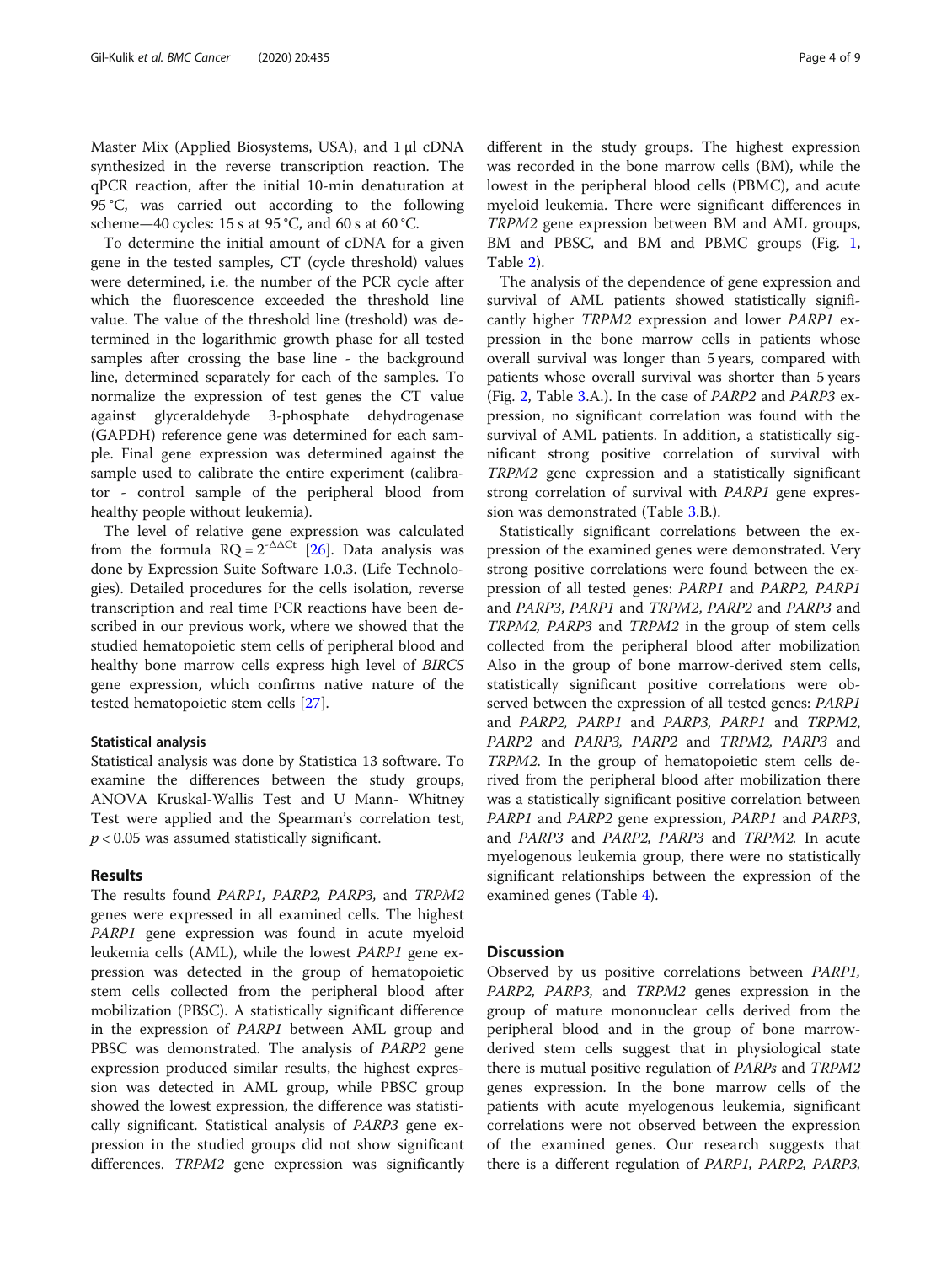<span id="page-4-0"></span>

and TRPM2 genes expression in acute myelogenous leukemia cells.

Interestingly, the bone marrow cells of patients with acute myelogenous leukemia show over expression of PARP1 and PARP2 genes and decreased TRPM2 gene expression.

Table 2 Mean PARP1, PARP2, PARP3, and TRPM2 gene expression ( $2^{-\Delta\Delta Ct}$  ± SE) in tested groups

| Mean gene expression in tested group |             |    |                    |           |                    |                 |                    |                      |
|--------------------------------------|-------------|----|--------------------|-----------|--------------------|-----------------|--------------------|----------------------|
| Gene                                 | Group       | N  | Mean<br>$2 -$ ddCT | <b>SE</b> | $p$ -value         |                 |                    |                      |
|                                      |             |    |                    |           | AML                | PBMC            | PBSC               | <b>BM</b>            |
| PARP1                                | AML         | 14 | 3.572              | 1.099     |                    | 0.156           | 0.001 <sup>a</sup> | 0.455                |
|                                      | PBMC        | 21 | 1.185              | 0.146     | 0.156              |                 | 0.968              | 0.899                |
|                                      | PBSC        | 39 | 0.615              | 0.054     | 0.001 <sup>a</sup> | 0.968           |                    | 0.379                |
|                                      | <b>BM</b>   | 10 | 1.243              | 0.121     | 0.455              | 0.899           | 0.379              |                      |
| PARP <sub>2</sub>                    | AMI         | 14 | 7.463              | 2.709     |                    | 0.163           | $0.003^a$          | 0.224                |
|                                      | PBMC        | 21 | 0.923              | 0.110     | 0.163              |                 | 0.992              | 0.988                |
|                                      | PBSC        | 39 | 0.709              | 0.086     | 0.003 <sup>a</sup> | 0.992           |                    | 0.799                |
|                                      | <b>BM</b>   | 10 | 1.349              | 0.271     | 0.224              | 0.988           | 0.799              |                      |
| PARP3                                | AMI         | 14 | 1.684              | 0.394     |                    | 0.858           | 0.700              | 0.973                |
|                                      | <b>PBMC</b> | 21 | 0.888              | 0.101     | 0.858              |                 | 1.000              | 0.989                |
|                                      | PBSC        | 39 | 0.808              | 0.083     | 0.700              | 1.000           |                    | 0.990                |
|                                      | <b>BM</b>   | 10 | 0.984              | 0.126     | 0.973              | 0.989           | 0.990              |                      |
| TRPM2                                | AML         | 14 | 4.191              | 2.317     |                    | 0.997           | 0.841              | 0.016 <sup>a</sup>   |
|                                      | PBMC        | 21 | 0.549              | 0.178     | 0.997              |                 | 0.828              | $0.025$ <sup>a</sup> |
|                                      | PBSC        | 39 | 1.934              | 0.612     | 0.841              | 0.828           |                    | $0.033$ <sup>a</sup> |
|                                      | <b>BM</b>   | 10 | 10.392             | 2.039     | 0.016 <sup>a</sup> | $0.025^{\rm a}$ | $0.033^a$          |                      |

\*ANOVA Kruskal-Wallis Test

In the hematopoietic stem cells derived from the normal marrow and peripheral blood after mobilization, the opposite situation was observed, i.e. TRPM2 gene showed increased expression while PARP1 and PARP2 gene expression was reduced. Our studies may suggest disrupted signaling between TRPM2 and PARP genes in cancer cells. In addition, the determined correlation between reduced TRPM2 gene expression and decreased PARP1 gene expression and shorter overall survival time indicates the prognostic significance of the expression of these genes in AML.

Similarly, the study by Zeng et al. [[20\]](#page-8-0) showed that knocking down TRPM2 increased PARP activity in prostate cancer cells through a unresolved mechanism [[20\]](#page-8-0). In recent years, scientists have devoted much attention to the role of TRP channels in cancer. Among other things, it has been shown that TRPM2 is involved in cell migration and cell death, which are the key processes of cancer cell death [[28\]](#page-8-0). The results of the studies by Zeng et al. [[20\]](#page-8-0) showed that in noncancerous cells, TRPM2 proteins are mainly located at the plasma membrane where they mediate sodium and calcium influx on oxidative stimulation. Cation influxes may lead to membrane depolarization and changes in calcium homeostasis that can lead to programed cell death. In cancer cells, the role of TRPM2 as a plasma membrane ion channel is less important because of the internalization and nuclear localization of TRPM2. Numerous TRPM2 proteins are translocated into the nucleus where they may have an important enzymatic function related to cancer cell proliferation [[20\]](#page-8-0).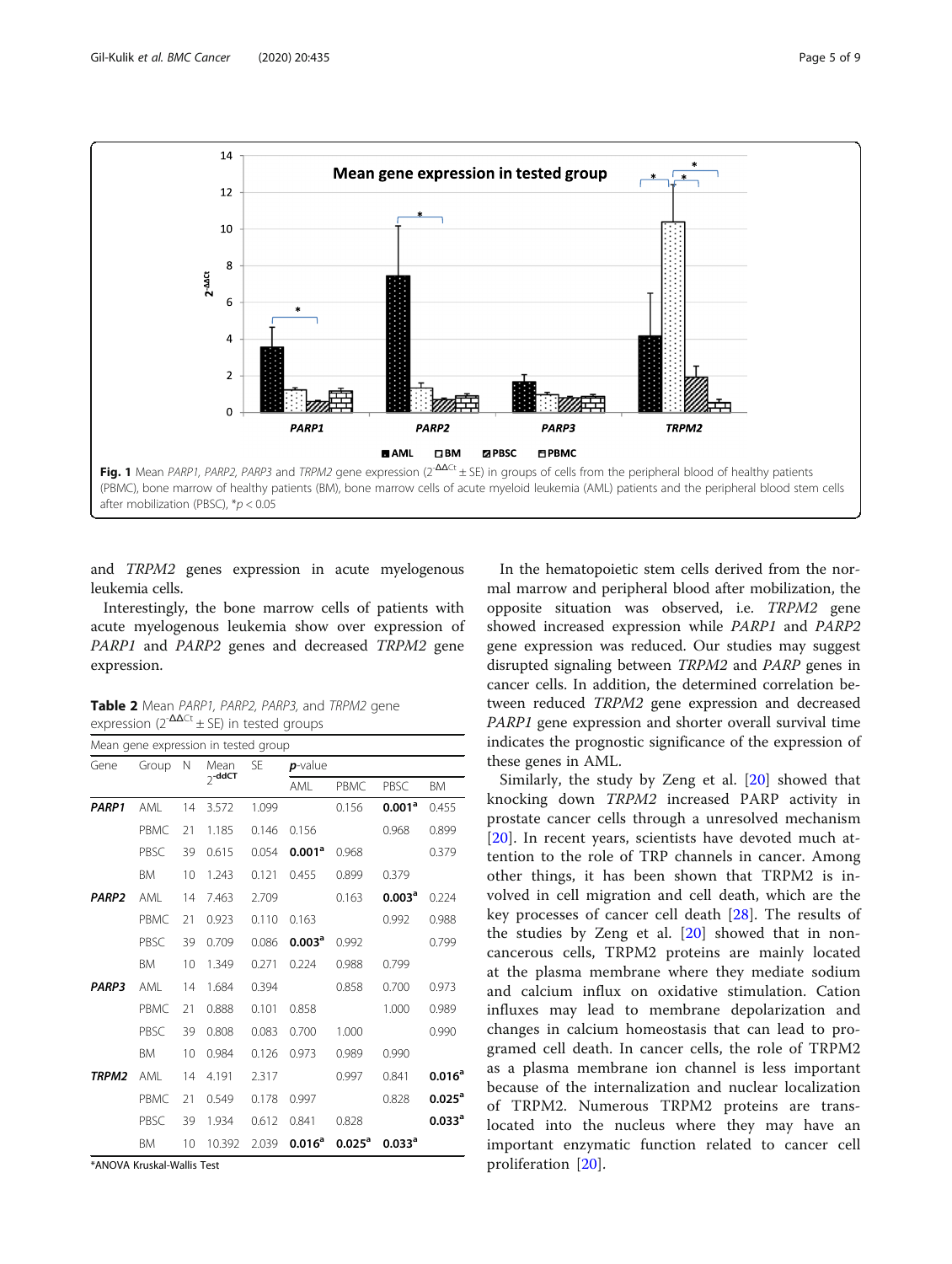<span id="page-5-0"></span>

The cited studies also confirm our analyses in which we showed that in tumor cells TRPM2 gene expression is significantly decreased whereas PARP1 and PARP2 expression is significantly increased, which may indicate that TRPM2 gene loses its function in tumor cells. In addition, we have shown that in the physiological state there is a positive relationship between PARP1, PARP2, and TRPM2, which is disturbed in cancer cells.

Correct regulation between the examined genes is extremely important in the context of cell functioning, and its dysregulation may block apoptotic cell death, affect the progression of the cell cycle and increase cell

proliferation as well as increase the possibility of DNA repair by overexpressing PARP. On the one hand, the activity of polymerase poli(ADP-ribose) depends on the intracellular calcium concentration, on the other hand polymers of (ADP-ribose) synthesized by PARP1, PARP2 and PARP3 stimulate TRPM2 in the normal cells [[20\]](#page-8-0).

The researchers observed that the expression of TRPM2 in AML subgroups is the higher the more differentiated AML cells are [[21\]](#page-8-0). Klumpp et al. demonstrated that TRPM2 plays a key role in response to DNA damage in leukemic T lymphocytes. The researchers argue that irradiated Jurkat cells use TRPM2 channels to

**Table 3 A.** Mean PARP1, PARP2, PARP3, and TRPM2 gene expression ( $2^{-\Delta\Delta\zeta t}$  ± SE) in groups depending on survival time (< 5 years, > 5 years), \* U Mann Withney Test. **B.** Correlation of PARP1, PARP2, PARP3 and TRPM2 gene expression with survival time  $*p < 0.05$ , Spearman's correlation test

|                   | A. Mean gene expression in tested group depending on survival time | B. Correlations between gene<br>expresssion and survival time |           |            |               |
|-------------------|--------------------------------------------------------------------|---------------------------------------------------------------|-----------|------------|---------------|
| Gene              | Survival time [years]                                              | Mean 2-AACt                                                   | <b>SE</b> | $p$ -value | survival time |
| PARP1             | < 5                                                                | 4.201                                                         | 1.254     | $0.049*$   | $-0.732*$     |
|                   | > 5                                                                | 0.737                                                         | 0.161     |            |               |
| PARP <sub>2</sub> | < 5                                                                | 8.799                                                         | 3.160     | 0.422      | $-0.033$      |
|                   | > 5                                                                | 1.453                                                         | 0.312     |            |               |
| PARP3             | < 5                                                                | 1.594                                                         | 0.446     | 0.559      | 0.141         |
|                   | > 5                                                                | 1.983                                                         | 1.002     |            |               |
| <b>TRPM2</b>      | < 5                                                                | 0.803                                                         | 0.393     | $0.013*$   | $0.633*$      |
|                   | > 5                                                                | 21.134                                                        | 16.354    |            |               |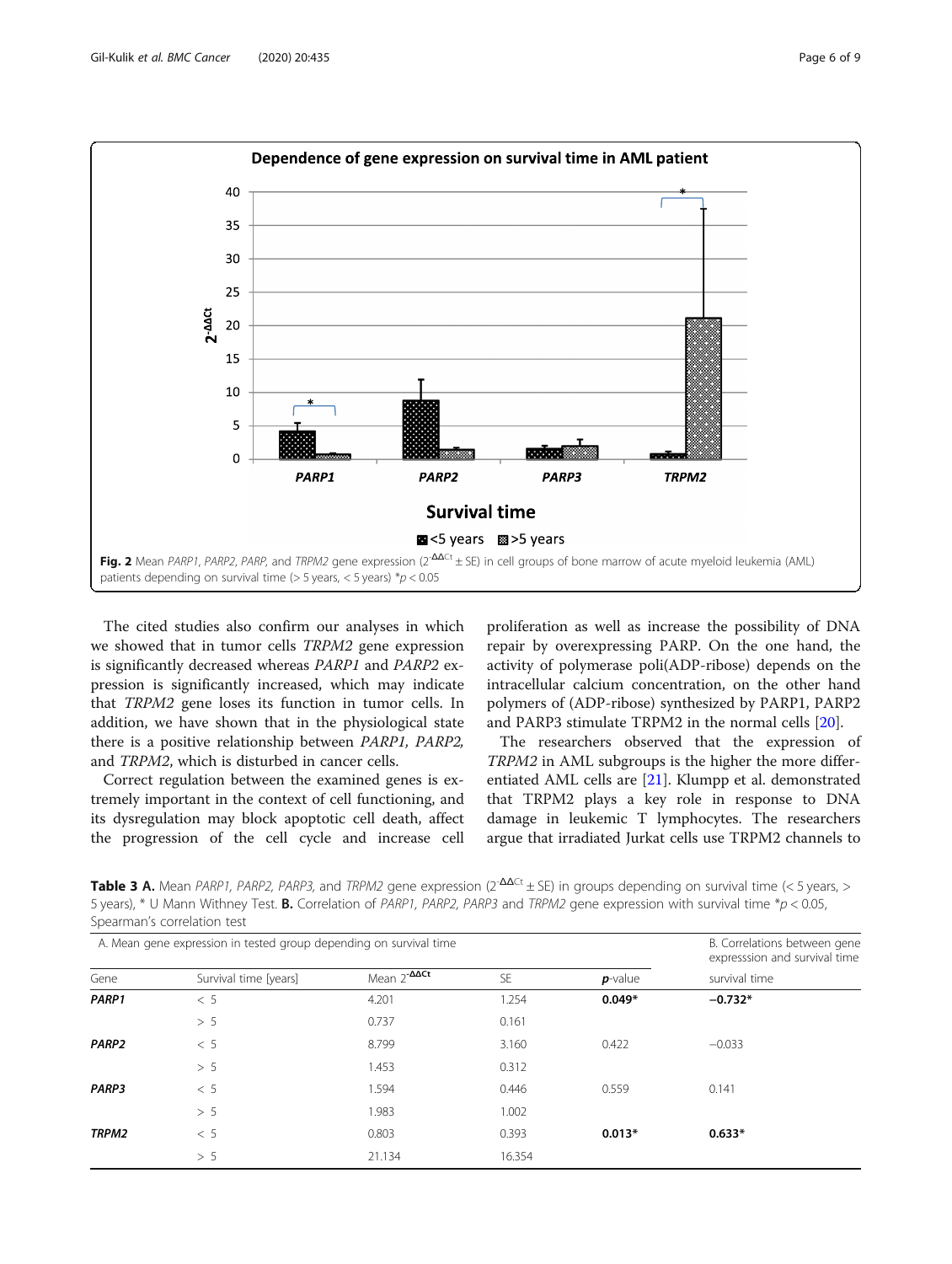<span id="page-6-0"></span>Table 4 Correlation of PARP1, PARP2, PARP3, and TRPM2 gene expression in tested group,  $p < 0.05$ , Spearman's correlation test

| Correlation of <i>PARP1, PARP2, PARP3</i> and <i>TRPM2</i> gene expression in<br>tested group |             |                 |                 |                 |          |  |
|-----------------------------------------------------------------------------------------------|-------------|-----------------|-----------------|-----------------|----------|--|
| Gene                                                                                          | Group       | <b>RQ PARP1</b> | <b>RQ PARP2</b> | <b>RQ PARP3</b> | RQ TRPM2 |  |
| <b>RQ PARP1</b>                                                                               | AML         |                 | 0.489           | 0.541           | $-0.564$ |  |
| <b>RQ PARP2</b>                                                                               |             | 0.489           |                 | 0.301           | $-0.075$ |  |
| <b>RQ PARP3</b>                                                                               |             | 0.541           | 0.301           |                 | $-0.201$ |  |
| RQ TRPM2                                                                                      |             | $-0.564$        | $-0.075$        | $-0.201$        |          |  |
| <b>RO PARP1</b>                                                                               | <b>PBMC</b> |                 | $0.965*$        | $0.950*$        | $0.890*$ |  |
| <b>RQ PARP2</b>                                                                               |             | $0.965*$        |                 | $0.991*$        | $0.911*$ |  |
| <b>RO PARP3</b>                                                                               |             | $0.950*$        | $0.991*$        |                 | $0.951*$ |  |
| <b>RQ TRPM2</b>                                                                               |             | $0.890*$        | $0.911*$        | $0.951*$        |          |  |
| <b>RO PARP1</b>                                                                               | PBSC        |                 | $0.778*$        | $0.693*$        | 0.284    |  |
| <b>RQ PARP2</b>                                                                               |             | $0.778*$        |                 | $0.820*$        | 0.236    |  |
| <b>RQ PARP3</b>                                                                               |             | $0.693*$        | $0.820*$        |                 | $0.398*$ |  |
| <b>RQ TRPM2</b>                                                                               |             | 0.284           | 0.236           | $0.398*$        |          |  |
| <b>RQ PARP1</b>                                                                               | BM          |                 | $0.929*$        | $0.964*$        | $0.607*$ |  |
| <b>RQ PARP2</b>                                                                               |             | $0.929*$        |                 | $0.821*$        | $0.571*$ |  |
| <b>RQ PARP3</b>                                                                               |             | $0.964*$        | $0.821*$        |                 | 0.536*   |  |
| <b>RQ TRPM2</b>                                                                               |             | $0.607*$        | $0.571*$        | $0.536*$        |          |  |

control cell cycle arrest in the G2/M phase [\[22](#page-8-0)]. Sumoza-Toledo et al. have demonstrated that the low TRPM2 expression may be used to predict adverse prognosis in ER-HER + breast cancer. According to the researchers, TRPM2 is a promising biomarker of aggressiveness for breast cancer, and a potential target for new therapies [[29\]](#page-8-0). TRPM2 channel has been identified as playing an important role in several types of cancers [[30](#page-8-0)] including breast cancer, neuroblastoma, prostate cancer, head and neck cancer, melanoma [\[23](#page-8-0)], and colorectal cancer [\[31](#page-8-0)–[33\]](#page-8-0). Potential TRPM2 involvement was confirmed in cell proliferation, facilitation of cell survival, prostate cancer, melanoma, genomic stability of breast cancer cells, promotion, survival and metastases in the head and neck [\[19](#page-8-0)]. The researchers observed that after TRPM2 silencing, the level of DNA damage in breast cancer cells was significantly increased, which was not observed in non-cancer breast cells after similar therapy [[33\]](#page-8-0). So we speculate that therapy directed simultaneously at TRPM2 and PARPs would cause the cancer cells death as a result of damage accumulation and the inability to DNA repair.

Many studies indicate that TRPM2 is an ion channel that is modulated, and that can be altered to increase apoptosis in cancer cells including acute leukemia cells [[1\]](#page-7-0). Based on the conducted studies, we noted that the bone marrow and blood cell samples of the patients with acute leukemia showed statistically significantly lower

mean TRPM2 gene expression compared to the normal bone marrow. Reduced expression of TRPM2 gene may be associated with disordered apoptotic cycle in cancerous cells.

Our results of TRPM2 gene expression presented the context of survival time of AML patients showed a statistically significant correlation: the higher TRPM2 gene expression in bone marrow cells at the time of diagnosis, the longer the mean survival time of the patients. A statistically significantly higher level of TRPM2 gene expression was observed in the patients whose survival was longer than 5 years, compared to the patients whose survival was less than 5 years. The presented results suggest that the expression of TRPM2 gene in the marrow cells of AML patients is a possible prognostic marker.

Our results show also increased expression of PARP1 and PARP2 gene in AML cells. In many studies PARP1 expression was found to be significantly increased in several malignant tissues, e.g. breast, uterine, lung, ovarian. Within breast infiltrating ductal carcinoma samples tested, mean PARP1 expression was significantly higher compared to normal breast tissue [\[34](#page-8-0)].

The latest data also confirm that PARP1 was highly expressed in cytogenetically normal AML patients and AML cell lines compared to normal bone marrow cells. It may indicate that PARP1 plays a critical role in the development of AML [[4\]](#page-7-0). Research by Fonfria et al. [[35\]](#page-8-0) confirms the hypothesis that PARP enzyme activity is a central component of the pathway linking oxidative stress with TRPM2 activation [[35](#page-8-0)]. Intracellular  $Ca<sup>2+</sup>$  regulation has a crucial role in tumorigenesis, including cell replication and apoptosis. Nuclear expression of TRPM2 may also influence nuclear  $Ca^{2+}$ concentration [[20\]](#page-8-0).

In our studies we showed that in the bone marrow cells of patients with acute myeloid leukemia, PARP1 and PARP2 genes are overexpressed and TRPM2 gene is down-regulated, which may suggest disturbed signaling between these genes. The modified TRPM2 function may suggest disturbed signaling between TRPM2 and PARPs at the transcript level, which increases the expression of polymerases. Numerous studies have reported that overexpression of PARP genes in turn is associated with uncontrolled cell proliferation, increased DNA repair ability, and increased telomerase activity which is associated with cell immortalization [[36\]](#page-8-0).

The demonstrated in our study positive correlations between PARP1, PARP2, PARP3, and TRPM2 gene expression in the group of PBMC and in the group of BM cells suggest that in the physiological state there is mutual positive regulation of PARP family members and TRPM2 gene expression. In the bone marrow cells from the patients with acute myelogenous leukemia, significant relationships between the expression of the test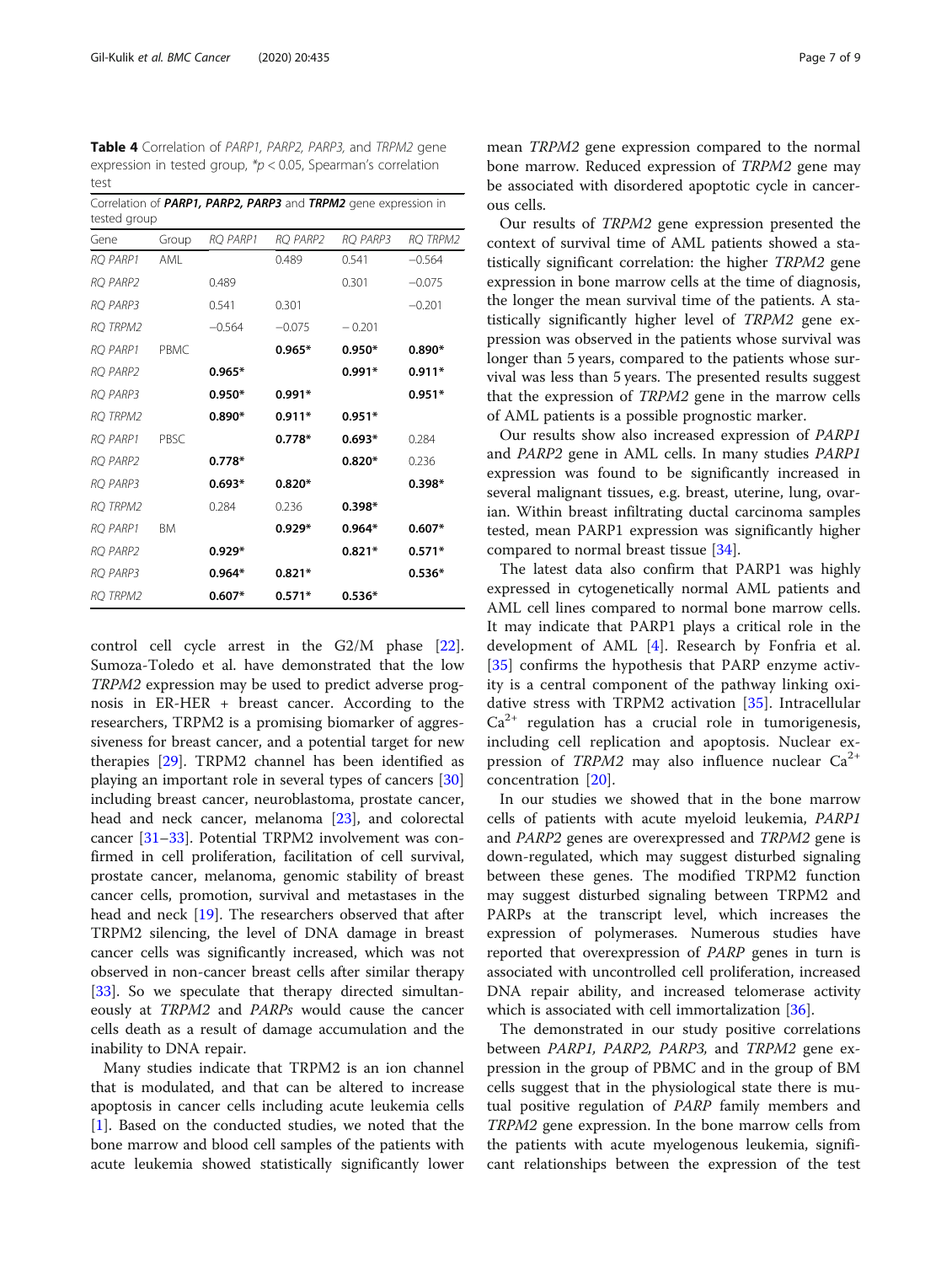<span id="page-7-0"></span>genes were not observed. Our research suggests that there is a different regulation of PARP1, PARP2, PARP3, and TRPM2 gene expression in acute myelogenous leukemia cells. We speculate that correct signaling between TRPM2 and PARPs is essential for physiology, and its loss may affect the development of acute leukemia. Regulation of PARP1, PARP2, PARP3, and TRPM2 genes expression may provide a new therapeutic strategy against AML.

Moreover, our studies have shown that there is a negative correlation between PARP1 gene expression and overall survival in the group of cells from the marrow of AML patients. It has been shown that the higher PARP1 expression at the mRNA level, the shorter the patients' survival. In the group of patients whose survival was over 5 years, PARP1 expression was statistically significantly lower in comparison with patients whose overall survival was less than 5 years, which confirms the prognostic significance of PARP1.

# Conclusions

Our research suggests that in physiological conditions the cells of the hematopoietic system exhibit mutual positive regulation of PARP1, PARP2, PARP3, and TRPM2 gene expression. In acute myelogenous leukemia cells, PARP1, PARP2, and TRPM2 gene mRNA levels deregulate. Furthermore, survival of AML patients is associated with the expression of PARP1 and TRPM2 genes determined at the time of diagnosis. Therefore, there is a need for further research on the mutual regulation of PARP1, PARP2, PARP3, and TRPM2 gene expression in AML.

#### Abbreviations

PBMC: Peripheral blood mononuclear cells; BM: Bone marrow; AML: Acute myeloid leukemia; PBSC: Peripheral blood stem cells; DAC: Daunorubicine+cytarabine,+cladribine; CLAG: Cladribine+cytarabine+G-

CSF; CLAG-M: CLAG+mitoxantrone; AlloHSCT: Allogeneic stem cell transplantation; GvHD: Graft versus host disease

#### Acknowledgements

Not Applicable.

#### Authors' contributions

"conceptualization, P.G.-K. and J.K..; methodology, P.G.-K. and J.K. software, P.G.-K.; and W.K.; validation, M.C.; A.B.-K., M.R. and J.K.; formal analysis, P.G.-K..; investigation, P.G.-K.; E.D.; E.R.-B.; J.W.; M.F.; resources, M.F; M.J.; A.N.; M.C.; M.R. and J.K.; data curation, P.G.-K. and J.K..; writing—original draft preparation, P.G.-K. and E.D.; writing—review and editing, P.G.-K.; E.D.; E.R.-B., J.W.; G.A.W.; M.F.; W.K.; M.J; A.N. and J.K. visualization, P.G-K. and E.D. supervision, M.C., A.B.-K., M.R. and J.K.; project administration, P.G.-K and J.K. funding acquisition, J.K.." All authors approved the submitted version.

#### Funding

This study was supported in part by funds from the project "The equipment of innovative laboratories doing research on new medicines used in the therapy of civilization and neoplastic diseases" within the Operational Program Development of Eastern Poland 2007–2013, Priority Axis I Modern Economy, Operations I.3 Innovation Promotion and and in part by National Centre for Research and Development grant STRATEGMED III (STRA TEGMED3/303570/7/NCBR/2017) to JK. The funder do not affect the design

of the study, collection, analysis, and interpretation of data and writing the manuscript.

#### Availability of data and materials

The datasets used and/or analysed during the current study are available from the corresponding author on reasonable request.

#### Ethics approval and consent to participate

Each person has given written informed consent, in accordance with the guidelines of the local ethics committees and the Helsinki Declaration. The study was approved by the Local Bioethics Committee (approval number KE-0254/110/2012).

#### Consent for publication

Not applicable.

#### Competing interests

The authors declare that they have no competing interests.

#### Author details

<sup>1</sup>Department of Clinical Genetics, Medical University of Lublin, 11 Radziwillowska Str, 20-080 Lublin, Poland. <sup>2</sup> Department of Public Health Faculty of Health Sciences, Medical University of Lublin, 1 Chodźki Str, 20-093 Lublin, Poland. <sup>3</sup>Department of Plastic Surgery, Saint Elizabeth's Hospital, 1 Goszczynskiego Str, 02-616 Warsaw, Poland. <sup>4</sup>Chair and Department of Trauma Surgery and Emergency Medicine, Medical University of Lublin, 16 Staszica Str, 20-081 Lublin, Poland. <sup>5</sup>Department of Foreign Languages Medical University of Lublin, 4 Jaczewskiego Str, 20-090 Lublin, Poland. <sup>6</sup>Chair and Department of Vascular Surgery and Angiology, Medical University of Lublin, 11 Staszica Str, 20-081 Lublin, Poland. <sup>7</sup> Department of Architecture and Urban Planning, University of Technology, 40 Nadbystrzycka Str, 20-618 Lublin, Poland. <sup>8</sup>Chair and Department of Hematooncology and Bone Marrow Transplantation, Medical University of Lublin, 11 Staszica Str, 20-081 Lublin, Poland. <sup>9</sup>Chair and Department of Biology and Genetics, Medical University of Lublin, 4a Chodźki Str, 20-093 Lublin, Poland. <sup>10</sup>Chair and Department of Dental Surgery Medical University of Lublin, 7 Karmelicka Str, 20-081 Lublin, Poland.

#### Received: 10 December 2019 Accepted: 26 April 2020 Published online: 18 May 2020

#### References

- Yanamandra N, Buzzeo RW, Gabriel M, Hazlehurst LA, Mari Y, Beaupre DM, Cuevas J. Tipifarnib-induced apoptosis in acute myeloid leukemia and multiple myeloma cells depends on Ca2+ influx through plasma membrane Ca2+ channels. J Pharmacol Exp Ther. 2011;337(3):636–43. [https://doi.org/10.](https://doi.org/10.1124/jpet.110.172809) [1124/jpet.110.172809](https://doi.org/10.1124/jpet.110.172809) Epub 2011 Mar 4.
- 2. Wang X, Liu R, Wang Y, Cai H, Zhang L. Effects of down-regulation of clusterin by small interference RNA on human acute myeloid leukemia cells. Int J Clin Exp Med. 2015;8(11):20925–31. eCollection 2015.
- 3. Schiewer MJ, Knudsen KE. Transcriptional roles of PARP1 in Cancer. Mol Cancer Res. 2014;12(8):1069–80.
- Li X, Li C, Jin J, Wang J, Huang J, Ma Z, Huang X, He X, Zhou Y, Xu Y, Yu M, Huang S, Yan X, Li F, Pan J, Wang Y, Yu Y, Jin J. High PARP-1 expression predicts poor survival in acute myeloid leukemia and PARP-1 inhibitor and SAHA-bendamustine hybrid inhibitor combination treatment synergistically enhances anti-tumor effects. EBioMedicine. 38:47–56. [https://doi.org/10.](https://doi.org/10.1016/j.ebiom.2018.11.025) [1016/j.ebiom.2018.11.025](https://doi.org/10.1016/j.ebiom.2018.11.025) Epub 2018 Nov 22. PubMed PMID: 30472087; PubMed Central PMCID: PMC6306376.
- 5. Ford AL, Lee JM. Climbing STAIRs towards clinical trials with a novel PARP-1 inhibitor for the treatment of ischemic stroke. Brain Res. 2011;1410:120–1.
- 6. Ghosh R, Roy S, Kamyab J, Danzter F, Francoa S. Common and unique genetic interactions of the poly(ADP-ribose) polymerases PARP1 and PARP2 with DNA double-Strand break repair pathways. DNA Repair (Amst). 2016;45:56–62.
- 7. Schiewer MJ, Mandigo AC, Gordon N, Huang F, Gaur S, de Leeuw R, Zhao SG, Evans J, Han S, Parsons T, Birbe R, McCue P, McNair C, Chand SN, Cendon-Florez Y, Gallagher P, McCann JJ, Poudel Neupane N, Shafi AA, Dylgjeri E, Brand LJ, Visakorpi T, Raj GV, Lallas CD, Trabulsi EJ, Gomella LG, Dicker AP, Kelly WK, Leiby BE, Knudsen B, Feng FY, Knudsen KE. 11 PARP-1 regulates DNA repair factor availability. EMBO Mol Med. 2018;10(12):8816.